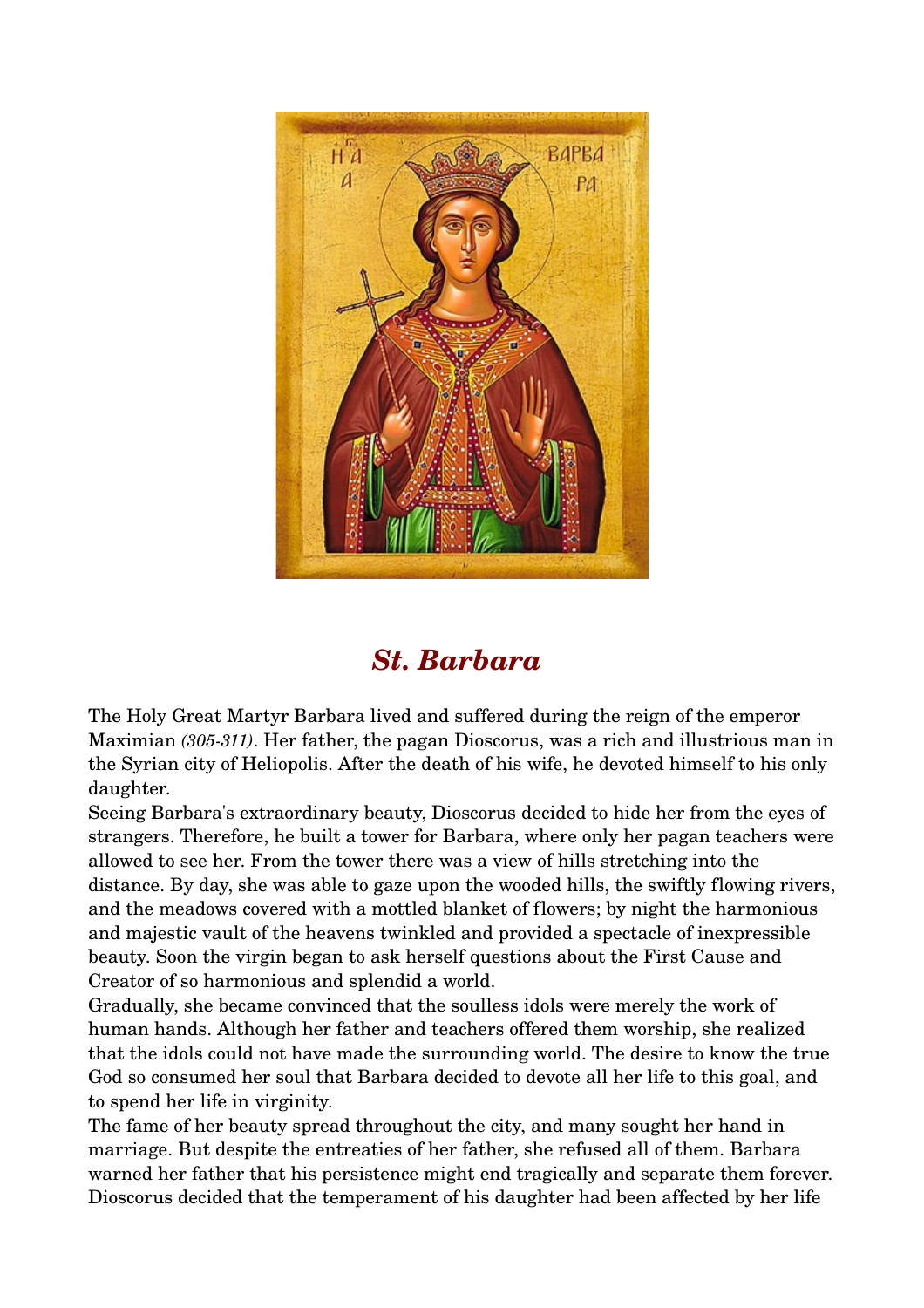of seclusion. He therefore permitted her to leave the tower and gave her full freedom in her choice of friends and acquaintances. Thus Barbara met young Christian maidens in the city, and they taught her about the Creator of the world, about the Trinity, and about the Divine Logos. Through the Providence of God, a priest arrived in Heliopolis from Alexandria disguised as a merchant. After instructing her in the mysteries of the Christian Faith, he baptized Barbara, then returned to his own country.

During this time, a luxurious bathhouse was being built at the house of Dioscorus. By his orders, the workers prepared to put two windows on the south side. But Barbara, taking advantage of her father's absence, asked them to make a third window, thereby forming a Trinity of light. On one of the walls of the bath-house Barbara traced a cross with her finger. The cross was deeply etched into the marble, as if by an iron instrument. Later, her footprints were imprinted on the stone steps of the bathhouse. The water of the bathhouse had great healing power. St. Simeon Metaphrastes (November 9) compared the bathhouse to the stream of Jordan and the Pool of Siloam, because by God's power, many miracles took place there.

When Dioscorus returned and expressed dissatisfaction about the change in his building plans, his daughter told him about how she had come to know the Triune God, about the saving power of the Son of God, and about the futility of worshipping idols. Dioscorus went into a rage, grabbed a sword and was on the point of striking her with it. The holy virgin fled from her father, and he rushed after her in pursuit. His way became blocked by a hill, which opened up and concealed the saint in a crevice. On the other side of the crevice was an entrance leading upwards. St Barbara managed then to conceal herself in a cave on the opposite slope of the hill.

After a long and fruitless search for his daughter, Dioscorus saw two shepherds on the hill. One of them showed him the cave where the saint had hidden. Dioscorus beat his daughter terribly, and then placed her under guard and tried to wear her down with hunger. Finally he handed her over to the prefect of the city, named Martianus. They beat St. Barbara fiercely: they struck her with rawhide, and rubbed her wounds with a hair cloth to increase her pain. By night, St. Barbara prayed fervently to her Heavenly Bridegroom, and the Savior Himself appeared and healed her wounds. Then they subjected the saint to new, and even more frightful torments.

In the crowd where the martyr was tortured was the virtuous Christian woman Juliana, an inhabitant of Heliopolis. Her heart was filled with sympathy for the voluntary martyrdom of the beautiful and illustrious maiden. Juliana also wanted to suffer for Christ. She began to denounce the torturers in a loud voice, and they seized her.

Both martyrs were tortured for a long time. Their bodies were raked and wounded with hooks, and then they were led naked through the city amidst derision and jeers. Through the prayers of St. Barbara, the Lord sent an angel who covered the nakedness of the holy martyrs with a splendid robe. Then the steadfast confessors of Christ, Ss. Barbara and Juliana, were beheaded. Dioscorus himself executed St. Barbara. The wrath of God was not slow to punish both torturers, Martianus and Dioscorus. They were killed after being struck by lightning.

In the sixth century the relics of the holy Great Martyr Barbara were transferred to Constantinople. Six hundred years later, they were transferred to Kiev (July 11) by Barbara, the daughter of the Byzantine Emperor Alexius Comnenos, who married the Russian prince Michael Izyaslavich. They rest even now at Kiev's St Vladimir